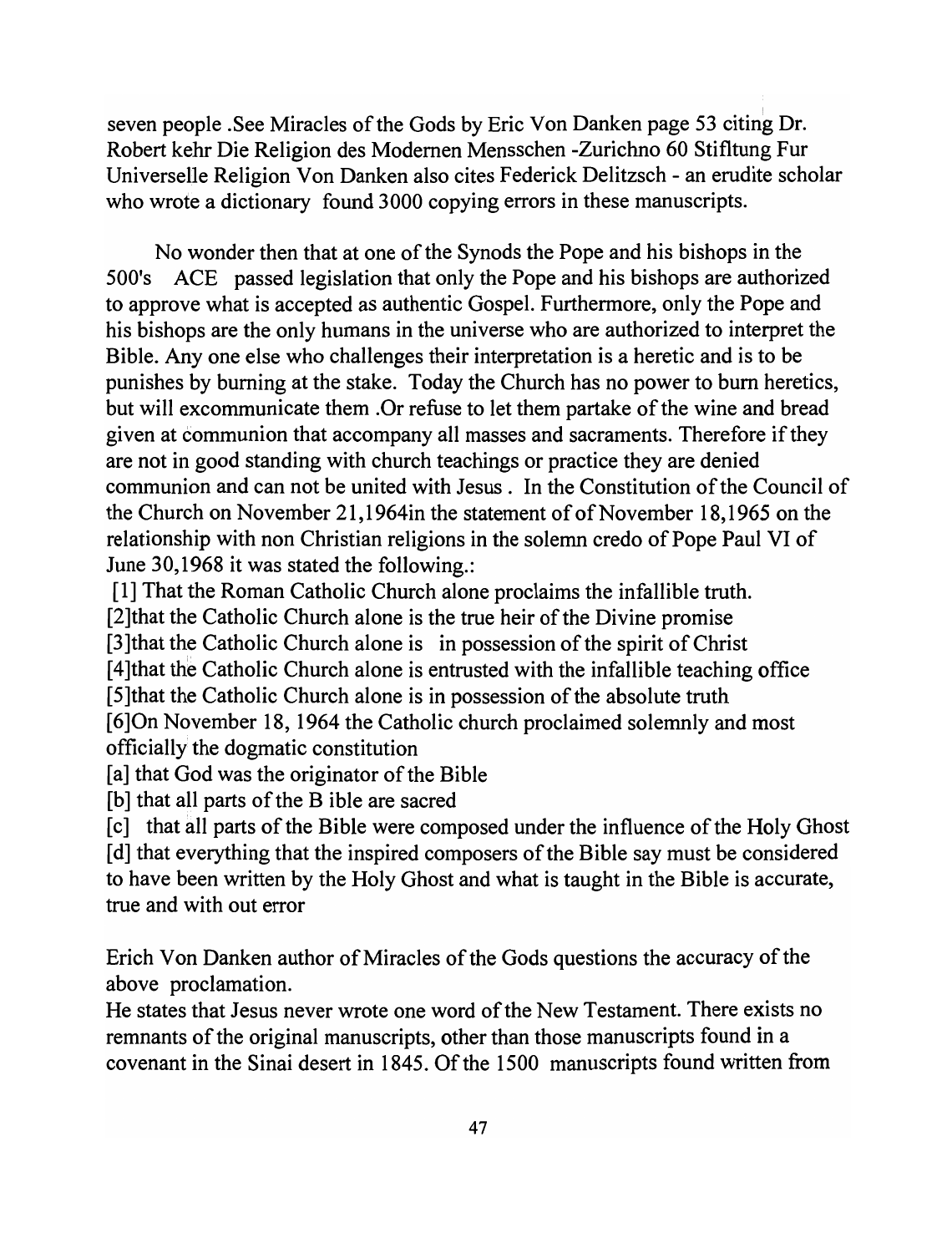the 4-8 centuries all of them are full of errors and have been corrected numerous times. Each manuscript contradicts the other. Each manuscript presents the theological position of the author who wrote it. Some manuscripts come to opposite conclusion using the same text.

If this is the dogmatic position of the Catholic church in 1968 regarding non Christian faiths, there exists very little to discuss.

The Church did absolve the Jews of future generations of the charge of deicide . However the position of the Church was unbending in their non recognition of the legitimacy of any faith that is not Roman Catholic. Thus in addition to Judaism ,they do not recognize Islam with over one billion four hundred million adherents, Hinduism with over one billion adherents, Buddhism with over one billion adherents or as a matter of fact they do not recognize the legitimacy of any other Christian faith that have over one billion adherents. They recognize the legitimacy only of Roman Catholicism.

Pope Benedict XVI in April 2008 upon visiting the USA stated that the great problem facing the church is that parishioners challenge their role of obedience and challenge the authority of the Catholic Church- that it is the vicar and only legitimate source of knowing the Divine truth on earth. To his credit Pope Benedict has been outspoken against anti-Semitism using any religion to sponsor terrorism. He follows the wonderful lead of Pope Paul VI and Pope John who preceded Pope Benedict.

Theoretically , there exists no change in attitude on the part of the Church's perception of its self regarding its role of authority and demanding blind unquestioned obedience since the year 500 ACE. The only difference is that the Church today has been stripped of its power. Thus it is an existential issue of life and death that there exists a divorce of Church and state in order to prevent a repeat of all the murders of millions if not billions of humans of all faiths as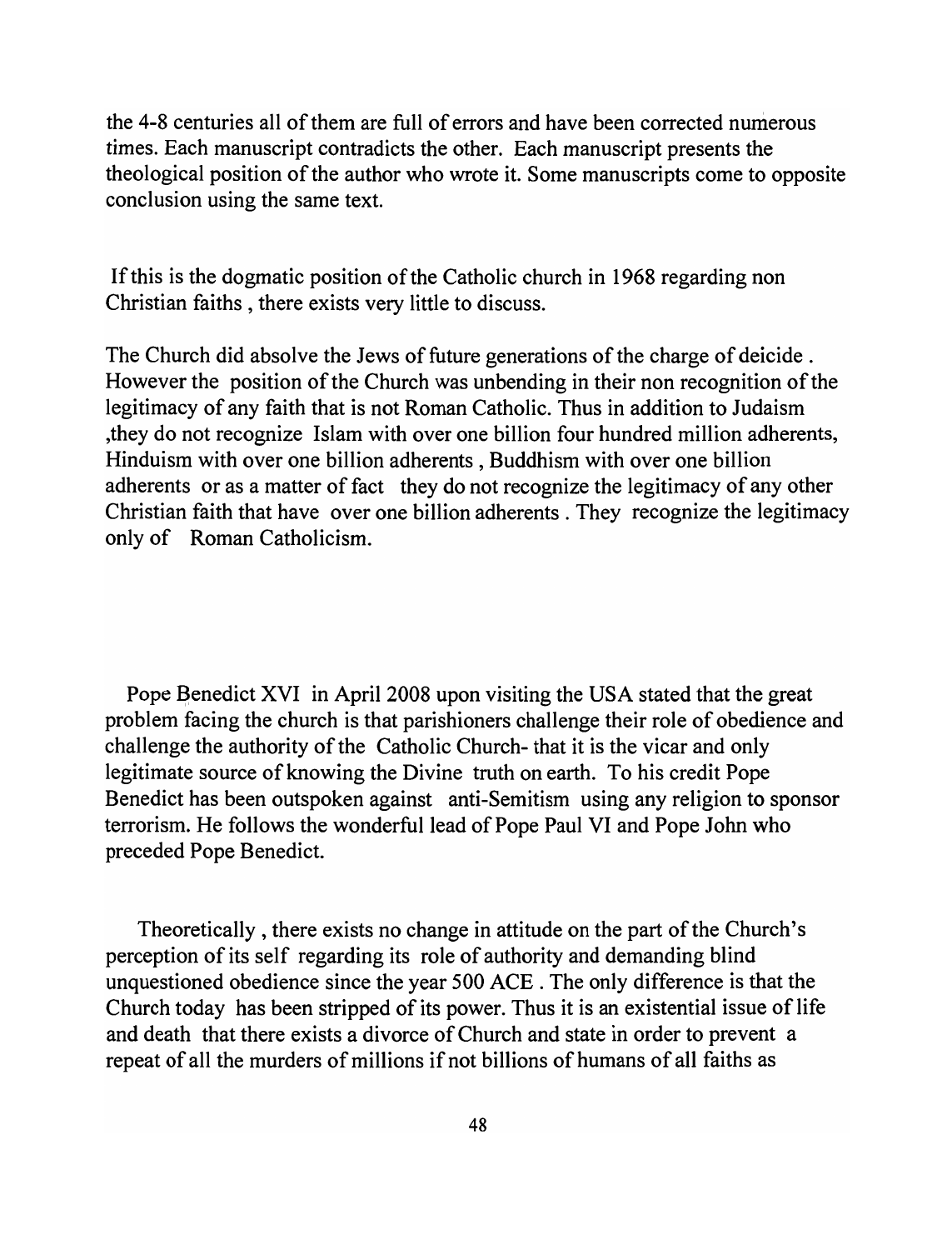occurred for the last 1700 years. The Muslims today under Iran call for the mass conversions of all Europeans or if not they are to be murdered. They already have begun in their suicide bombings in London Paris Madrid and the USA in 09-11-01 when they killed 3000 Americans in NYC at the Twin Towers

However tragedy struck the Roman Catholic Church. The Western Roman empire in Rome was invaded by Barbarians who in a number of years 600's ACE managed to over run Rome and destroy them. It took the Roman Catholic Church 400-500 years to regain its secure position at Rome with the new rulers. Now let us go back to the story of the crucifixion and the question of Jewish involvement ,if any.

The Sanehdrin -the Jewish high Court ceased having the authority to pass capital cases -executions - 40 years prior to the destruction of the Second Temple. - 70 ACE. Thus since 30 ACE -the date of the crucifixion the Sanehdrin had such power removed by Rome. According to Jewish Law once the supreme Sanehdrin ceases functioning capital cases can not be heard and death sentences can not be issued by any Jewish Court. Then All Jews are **OBLIGATED TO** SAVE THE ACCUSED. This is enunciated in the precept of you shall not stand still while your neighbors blood is being spilled. See Rambam Rotzeach Ushmirot Hanefesh 1: 14. Therefore even if Jesus would have been guilty for any capital crime all Jews would have been obliged to save him.

Furthermore, no human can be convicted on his own incriminating testimony, See Rambam Sanehdrin 18:6. According to the Gospels it was Jesus who incriminated himself. There did not exists two competent witnesses who were saints who testified to these charges. Only saints and great Talmudic scholars who knew the entire Talmud could testify in capital cases. The witnesses were mandated to explain to the accused the gravity of his offense . The accused had to be provided with the precise basis in the Talmud of his violation. The accused had to comprehend what he was told and state that he understands but does not care. He must instantly commit the capital offense. The witnesses are cross examined as to every minor detail. A 40 day appeal period must pass where new witnesses are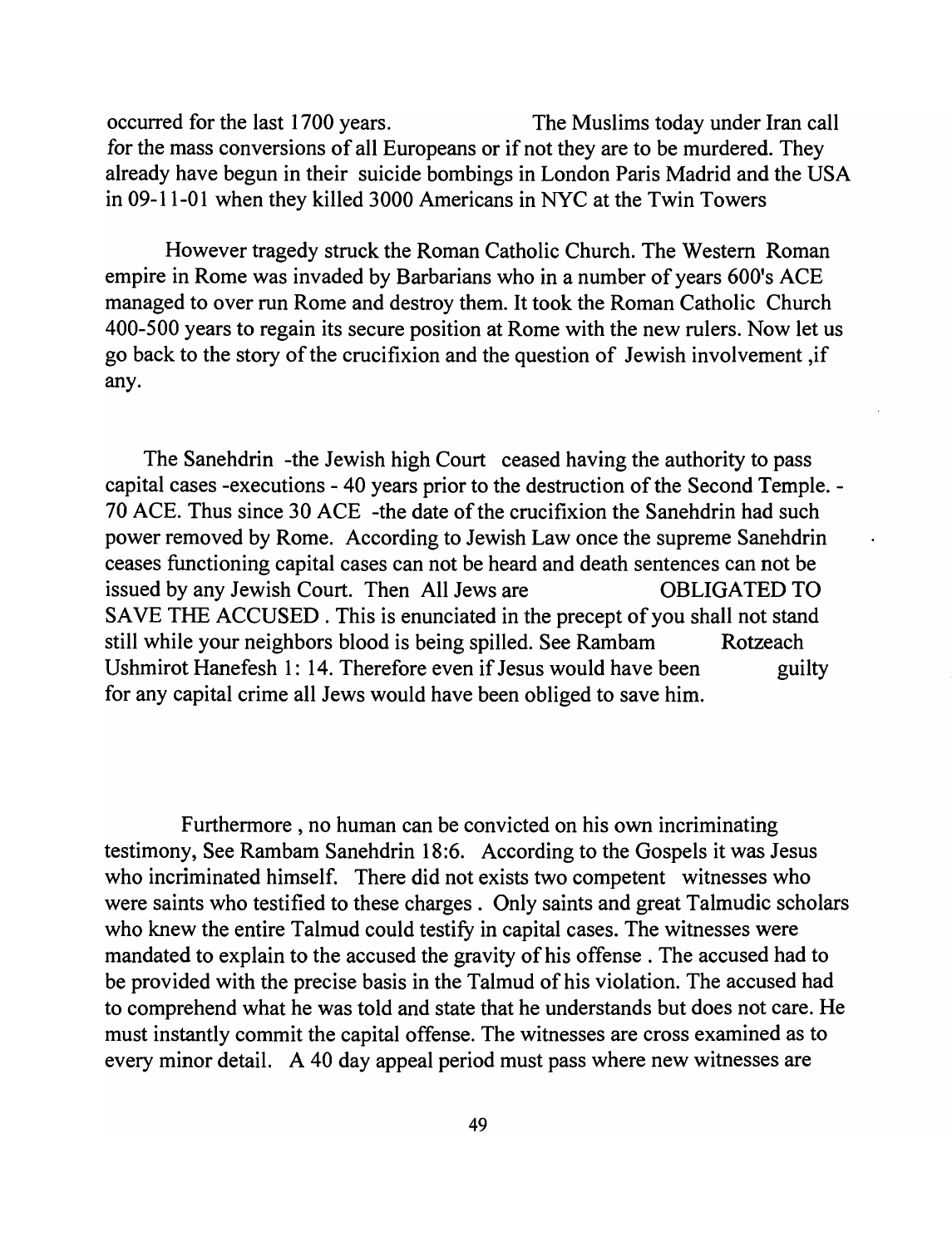hunted to state contradicting testimony. The accused has a right to an attorney or can act in his own defense. None of these requirements are recorded as having take place at the trial of Jesus. If these procedures are not followed any court that convicts any person are themselves subject to the death penalty.

Even if for arguments sake we will concede that the court at the time of Jesus violate d all these requirements, however only they are subject to the death penalty, not their children and not any other human. You shall not kill children for the sins of their parents. No one in the world can ever take upon themselves their children and other human be they Jews or non Jews an eternal curse for their misdeeds. This statement in the New Testament blaming the Jews for all eternity and that the crowd of rioters who urged that Jesus be crucified and Pontius Pilate the Roman governor agreed in order to forestall a riot is an interpolation. That defies historical reality. Josephus wrote 24 books of Jewish history and lived in 70 ACE when the temple was destroyed. Josephus reports that Pontius Pilate was removed from his position because of his cruelty. He would have crucified anyone who opposed him and would have crucified all rioters. He certainly had the soldiers to do this. It is of historical importance to note that none of the historians living at the time of Jesus mention any thing about him. Even the greatest Greek and Roman Anti-Semites Apion and Tacitus and all the other Anti-Semites who lived in that era are silent. Josephus is silent. The mention of Jesus in one edition is accepted by early Church Fathers such as Origen as an interpolation .. The Talmud that mentions all events is silent. The only source is the New Testament that no original copies of the Gospels exist.. The books of 42 historians dating back to the time of Jesus survive today. Not one of them mentions Jesus.

One can not blame all Christians to eternity for the fact that hundreds of thousands of Christians were murdered by fellow Christians during 325 -600.when Christianity formulated its position. No one can blame all Christians to eternity for the millions of Christians who killed each other in the wars between Roman Catholics and Greek Orthodox in 1185 and 1215. No one can blame all Christians for the millions of Christians killed by other Christians between 1517and 1648 in the wars between Protestants and Catholics. No one can blame all Christian for eternity for the hundreds of thousands of Christians and Jews burned at the stakes by the inquisition. No one can blame all Christians to eternity for the one million holocaust that the first crusade killed every man woman and child in the South of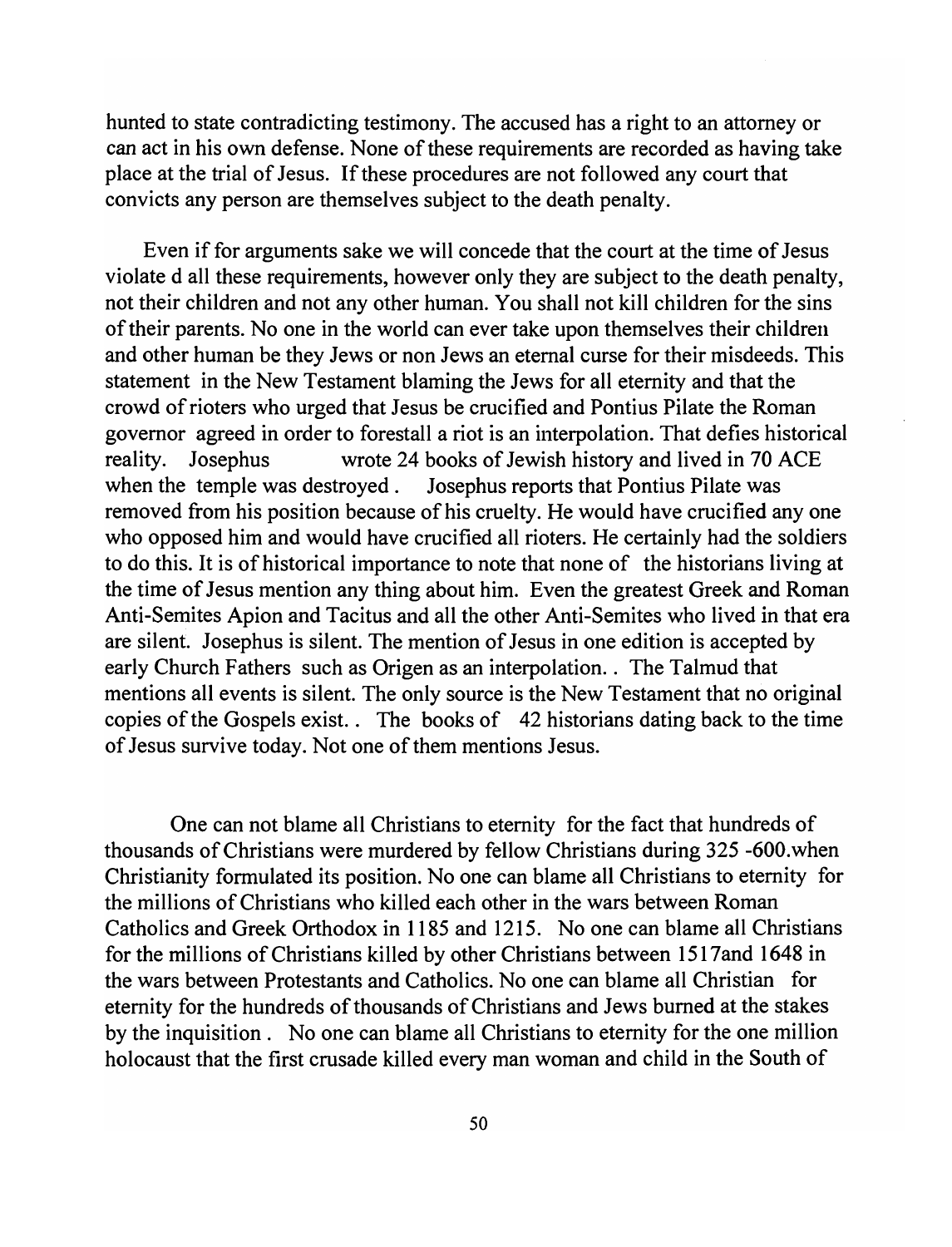France known as the Albigensians for daring to challenge the Pope No one can blame all Christians to eternity for the millions of Christians, Jews and Muslims killed by the various crusades. No one can blame all Christians to eternity for the thousands of women condemned and burned by the inquisition for being witches. So too, one can not blame all Jews to eternity for the sins and crimes of a few , even if they did exist at the time of the crucifixion of Jesus.

Therefore Jesus would never have been convicted on his own incriminating testimony.

Furthermore there is a prohibition to have any trial- civil trial and certainly a capital trial at night or on a holiday. According to the Gospels the trial was conducted on Passover eve when all Jews were celebrating the Seder. Furthermore, it was mandatory for the minimum of forty days to pass between the trial and exhausting all appeals before the convicted man or woman would be executed. According to the Gospel Jesus was executed immediately.

Further more it is forbidden to hand over even the worst criminal to non Jews to be imprisoned and certainly executed. There does not exists a worse sin than such an action.

Further more since Jesus claimed that he was the Messiah, all Jews would rally behind him to be liberated from the tyranny of the Romans. This was what happened 40 years later when all Jews regardless of their religious affiliations be they Paresis Sadducees Edomites Samaritans united to fight the Romans. in 68- 70 ACE, They again revolted in 100 ACE and again in 130 ACE. The Jews may have not agreed with his theological positions that they considered against traditional teachings, but they would have followed him in order to break the yoke of Roman rule. The last thing that they would have done is to hand Jesus over to the Roman authorities. Would any Jew dare to have done such a thing that Jew would have been stoned or lynched. Therefore to claim in the Gospels that the Jews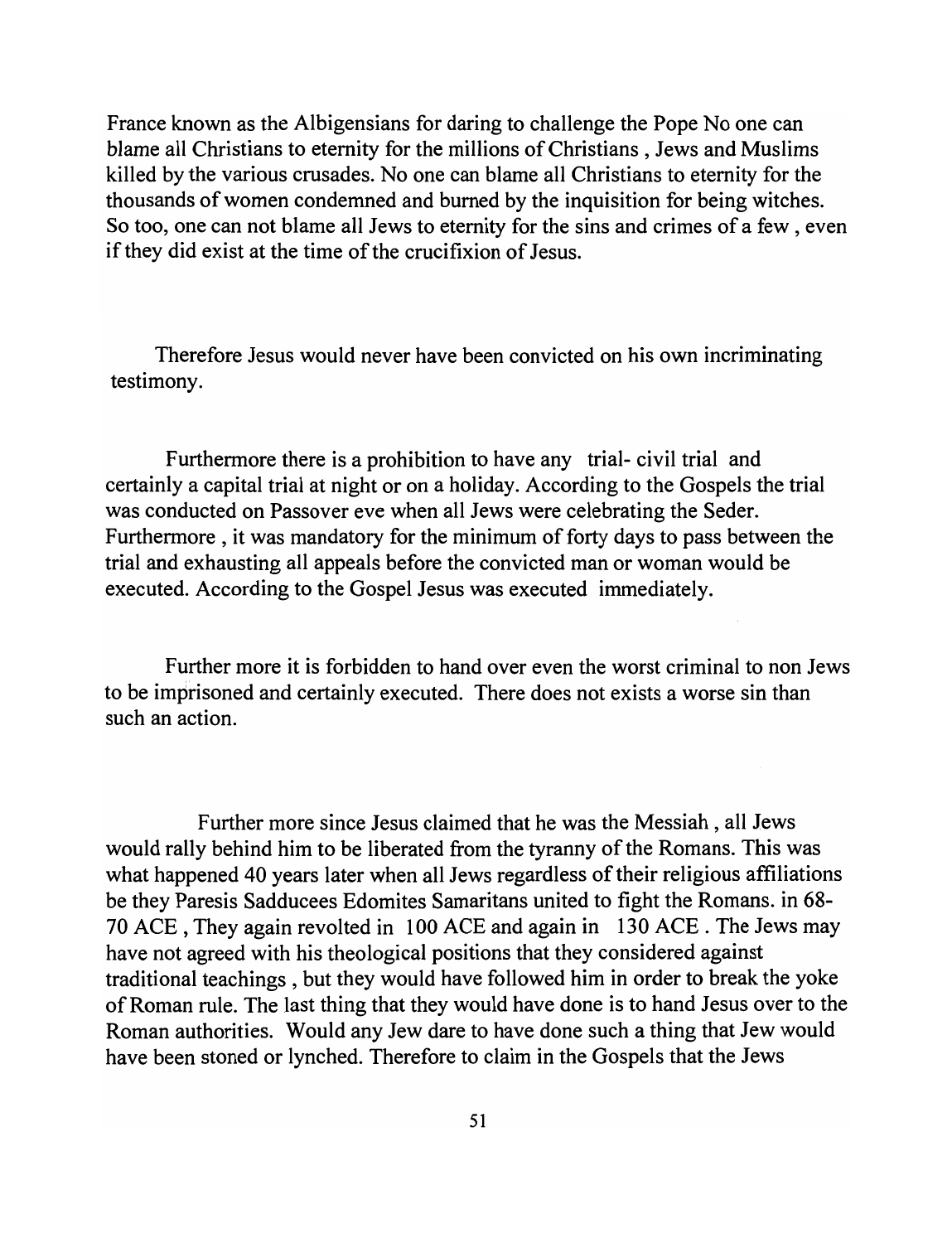coerced the Romans to crucify Jesus defies reason and never occurred in a trillion years. Unfortunately this libel was fabricated to poison men's mind to hate Jews and kill them. What is unfortunate is that these sons of the Church who employed these lethal lies to sell Christianity employed these lies and put them into the mouth of Jesus as though Jesus himself uttered these accusations. Thus they used the identical strategy as the Greek emperors such as Alexander claimed that he was a god the son of the Egyptian god Amon and thus won the blind allegiance

and unquestionable obedience of his subjects. This tactic was used by the early church fathers in their war against the Jews.

Jesus did not write a single sentence of the New Testament. According to Christian sources the earliest recording of the Gospels occurred 70 years after the death of Jesus. This was the time that the same men who recorded the New Testament were embroiled in a war against the Jews to win converts for their respective religions.

The writers of the New Testament hated with a passion Jews and Judaism and cast Jews as worse than the devil incarnate and tried to white wash what the Romans did in order to win favor with the Romans. Thus they painted the Roman governor Pilate as prepared to release Jesus; but he was forced by the unruly mob of Jews to agree to have Jesus crucified in order to prevent a riot. This portrayal of the Roman governor defies what Josephus in his 24 books that describe Jewish history describe the Roman governor who ordered the crucifixion of Jesus as a cruel monster who killed indiscriminately and was finally removed because of his cruelty. He was not afraid of any mob. He wold have crucified all the Jews who would dare defy his orders.

It is because of these reasons that the honest Christian must divorce those passages in the New Testament that blame the Jews for Jesus's crucifixion and cast a curse on them and their descendants as long as they do not embrace Christianity from the kernel of their belief in Christianity. It is statements like what we mentioned that were used for 1700 years to kill millions of Jews and have one Christian denomination kill millions of humans belonging to another Christian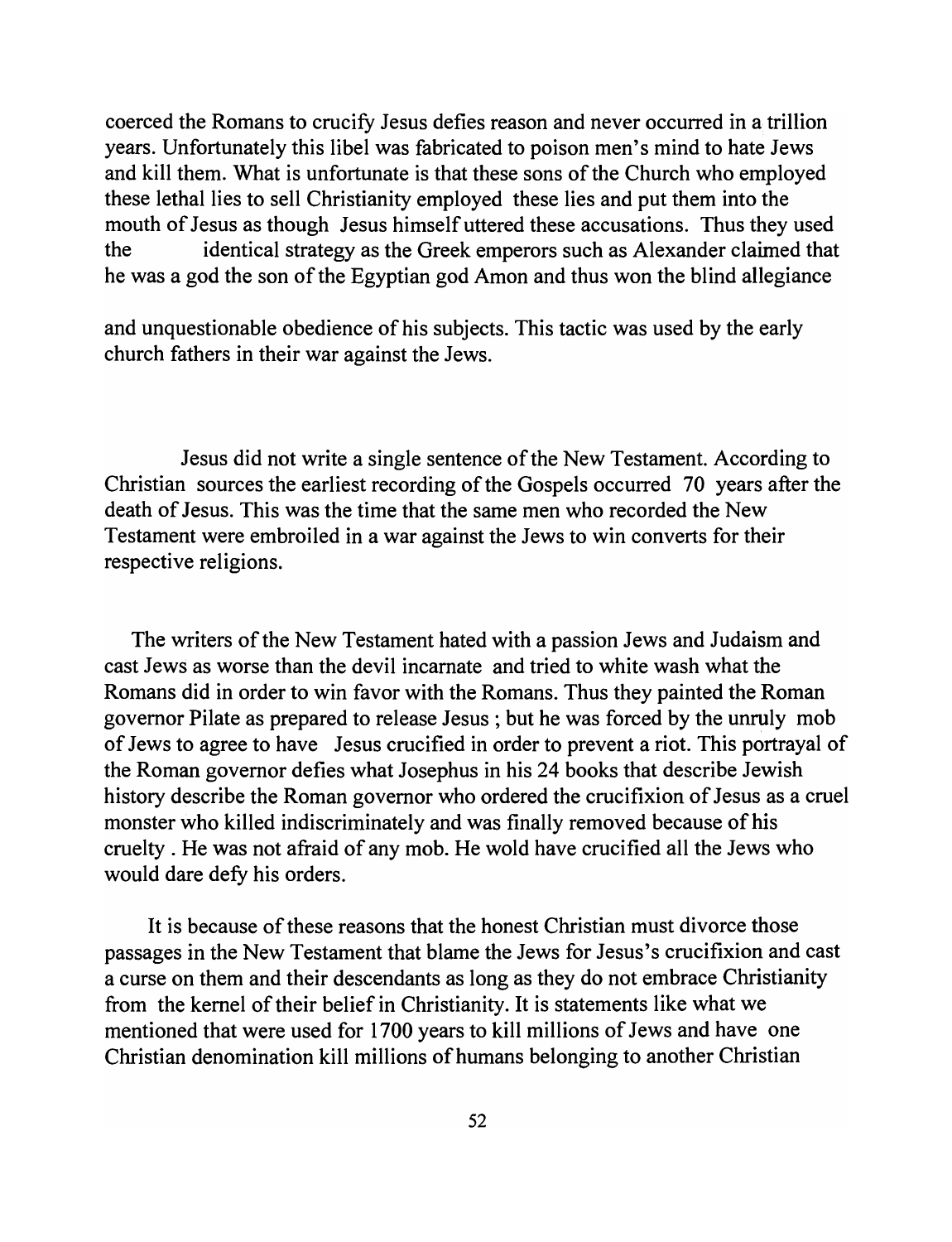denomination. We have previously detailed the numerous killings murder and that Christians have perpetrated on other Christians. Millions if not billions of humans have been killed of all races and religions all in the name of Christianity -Jesus or Islam - Mohammad.

I am certain that Paul Peter and Peter's wife looking down from heaven every day since 325 ACE to today would cry that they died in vain. Certain Europeans have corrupted Christianity and turned Christianity on its head. Those Europeans, who had the power to make the decisions or exert the influence in the commission of

all the above crimes, have violated since 325 to today some of the Ten Commandments- that outlaw murder rapes fornication stealing and certainly grand larceny-and bearing false witness- fabricating accusations against millions of Jews and billions of other humans- that led to their murder- These are the lethal lies- that are a blatant violation of the Ten Commandments-" Thou shalt not murder Thou shalt not commit fornication Thou shalt not steal Thou shalt not bear false witness against another" Exodus 20:13 Deuteronomy 5:17. These commandments were written by the Fingers of G-d himself. They made a farce of the Jewish Bible dictated by G-d himself and written immediately by Moses whose author ship is never in dispute. Hundreds of millions of Humans were enslaved if not killed by Europeans since 1500 as they conquered Africa Asia North and South America Australia and New Zealand. Europeans have been a curse and a plague. Paul Peter and Peter's wife cry out that their sacrifice was in vain. Paul was decapitated and Peter and his wife were crucified. Better that mankind would have remained with their pagan deities. The pagans were a piece of cake compared to these Europeans. At least thy did not commit murder and grand larceny on a Universal scale. Hitler's holocaust of the Jews is a legitimate child of European anti Semitism.

It is noteworthy that the Prophet Ezekiel in chapter 38:21 and the Prophet Chagai 2:22 prophesy that in Messianic times that those nations and citizens of such countries who will attack the newly resurrected State of Israel will drop dead killed by the swords of other nations who attack Israel. Thus we see today the Muslims attacking the British French and Spanish by terrorist bombings in London Paris and Madrid. They kill by suicide bombings fellow Muslims in Iraq Afghanistan and North Africa. The European anti-Semites who deny The legitimacy of Israel as a Jewish country, to this day are the sworn enemies of Israel and the Jews. Their trade unions every year pass resolutions to boycott Israeli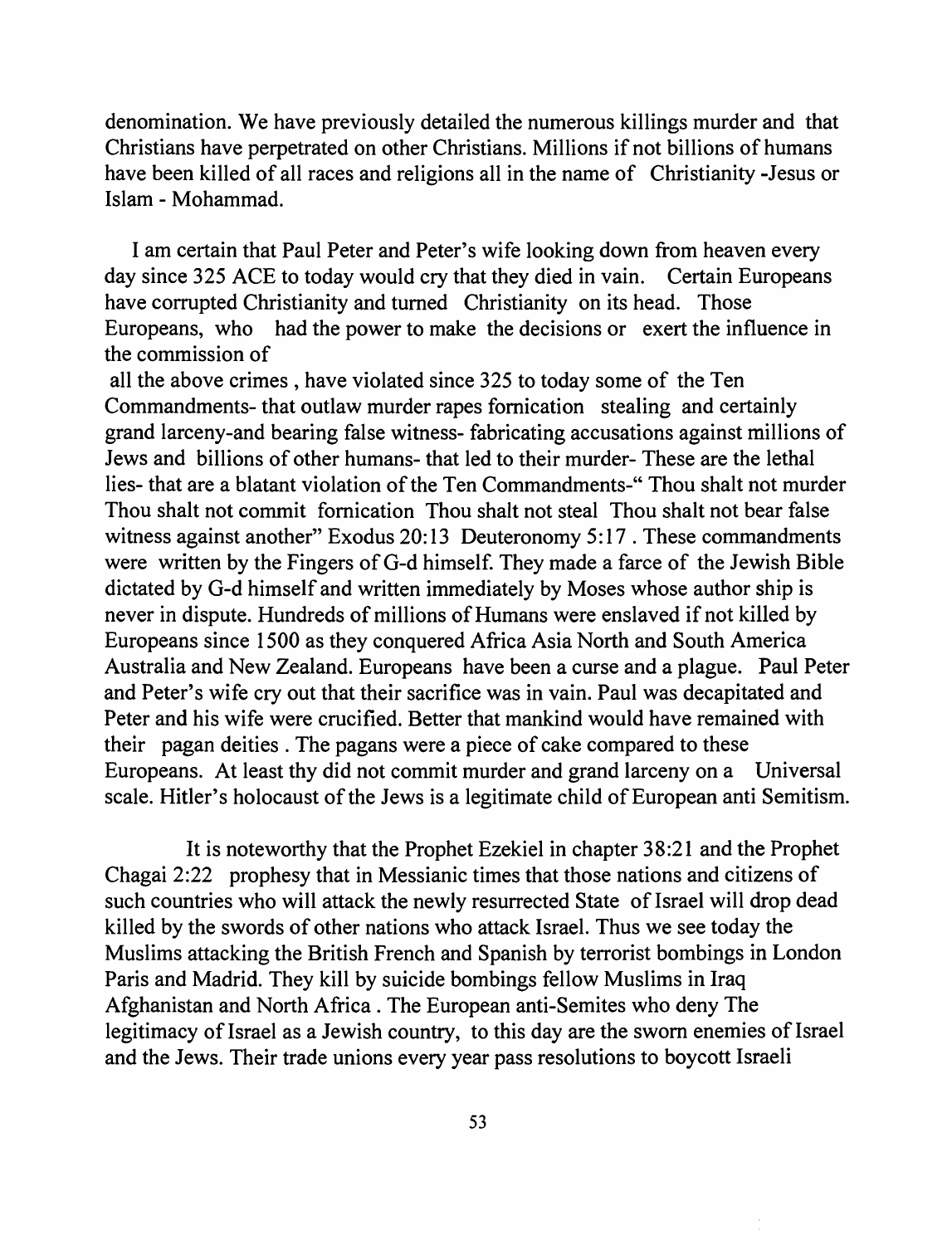university professors and hurt Israel. It is of interest that the more and greater their hatred toward Israel the greater is the intent of al qaeda and other terrorist groups to slaughter all the Europeans unless they convert to Islam.

On the other hand all Gentiles including Christians all over the world who help Israel politically economically and donate millions of dollars to enable Jews to immigrate to Israel from all over the world and build new settlements will merit the blessings of G-d as is dramatized in the words of Zecheria chapter 3 and 4 .Ezekiel Chapters 36 and 37 . These Gentiles will achieve union with G-d. The words of King Solomon Kings 1 chapter 8:41,42,43 Chronicles 2 chapter 6 verse 32,33 and Isaiah chapter 56 verse 6,7 will be fulfilled that Torah will go forth from Zion and Zion will be a house of worship for all men Jews and Gentiles.

For G-d has sworn with his arm held high that never to eternity will He abandon the Jews no matter how they sinned. Jews will always remain as the chosen people the children of Abraham Isaac and Jacob. He will always remain to protect the Jews. See Isaiah chapter 62 :8. G-D swears that he makes a covenant with the Jewish people that he will never abandon them.- Isaiah 45:9. Just like Gd made a covenant with Noah and his descendants that He will never again bring a deluge to destroy the world See Geneses 9:13 ; so too G-d makes a covenant with the Jewish people to eternity Isaiah 45:9 .. See Psalms 89verses 29-37 that G-D swears that as He is true and never lies so too His Covenant to the Jewish people is eternal no matter what they do . He may punish them for their sins, but is always supporting them and will return them to Zion and Jerusalem. See Ezekiel chapter 36 and Chapter 37. Those Gentiles WHO HELP WILL BE BLESSED AND WILL LIVE TO ETERNITY AND WILL NEVER DIE. THEY WILL BE RESURRECTED AND WILL LIVE FOR EVER.

It stands to reason that Paul subscribed to the dual Covenant. That Jews are the Chosen of G-d as long as they observe all the Mitzvot of the Torah. Non Jews according to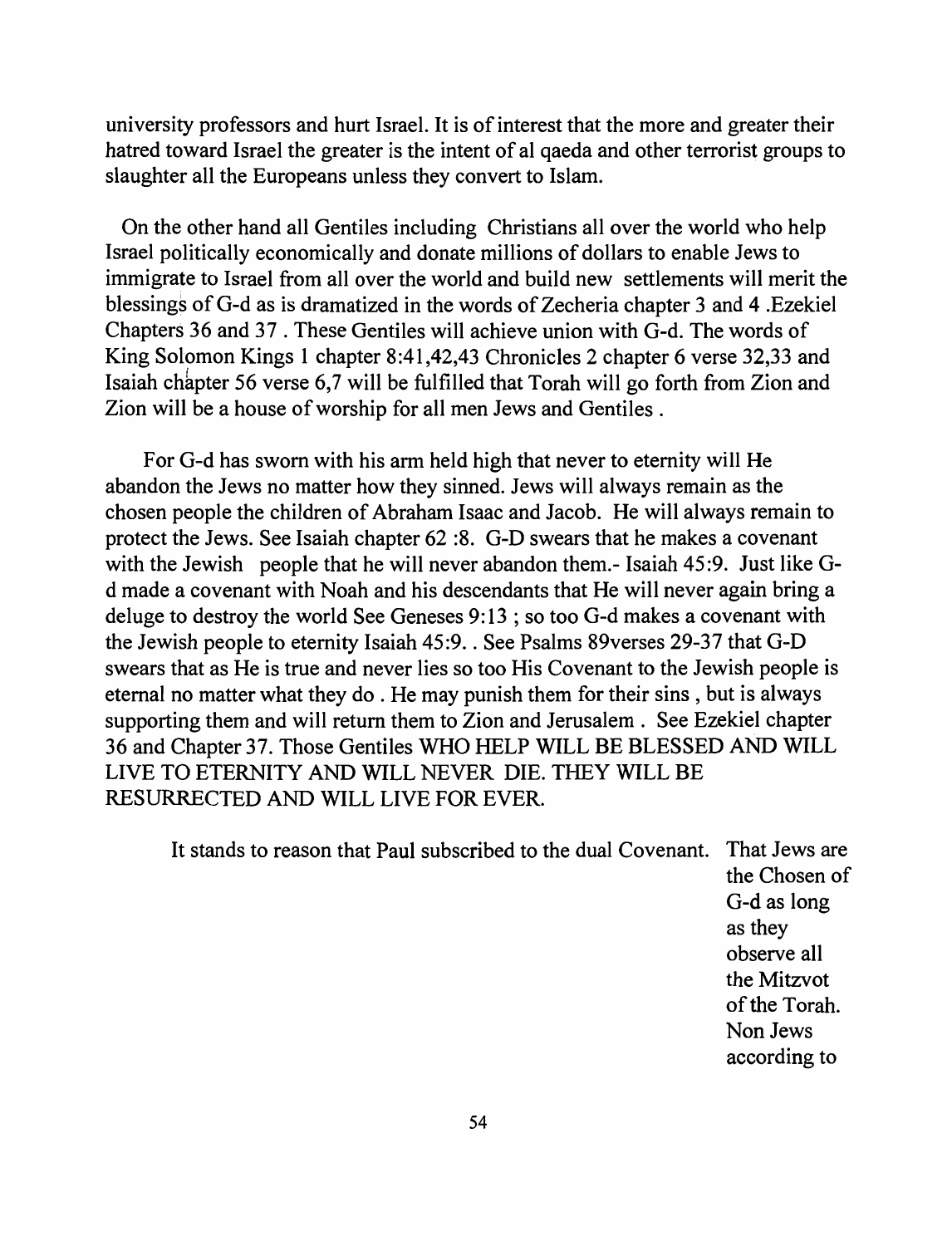Paul must accept Jesus to have salvation. Then gentiles are also chosen.

Why would Paul support a collision course with Judaism and preach a theology that contradicts in word deed and spirit 1500 years of Jewish tradition? Why would Paul elect to be a pariah rather than embrace the Judaic theology that it is legitimate for non Jews to believe that there exists a partnership in the G-d head? However Jews are mandated to believe in a strict monotheism. Only Jews are obligated to observe all the ritual laws -circumcision, kosher Sabbath laws. All human must observe all the humane laws -the laws that every good citizen observes the civil and criminal laws of his society. He could accomplish all his goals with out making a pariah of himself and destroy Judaism and Jews. Why be confrontational when you can realize your goals being accommodating and let other men and their beliefs live along side your own.

Therefore Paul preached Christianity for the gentiles and left the Jews alone. Many Protestant preachers see the justice of this theology. and have renounced converting Jews. They also find support from statements in the New Testament that Paul did not convert Jews only Gentiles and conceded that Jews can find salvation if they observe the Torah and Mitzvot. G-d never abandons his promise to the Jews that they are the chosen no matter if they sin. "For a promise once given by G-d is never abandoned. It remains to eternity." This statement echos the citations I have given previously from Isaiah and Psalms. Those are the words of Paul in Romans.

Many Catholic and Protestant ministers see the Messianic era in the creation of the modem State of Israel and help support Israel financially politically and stand up to counter the propaganda of Israel's enemies

Let us hope that the prophesies of Isaiah in chapter 44-66 are fulfilled and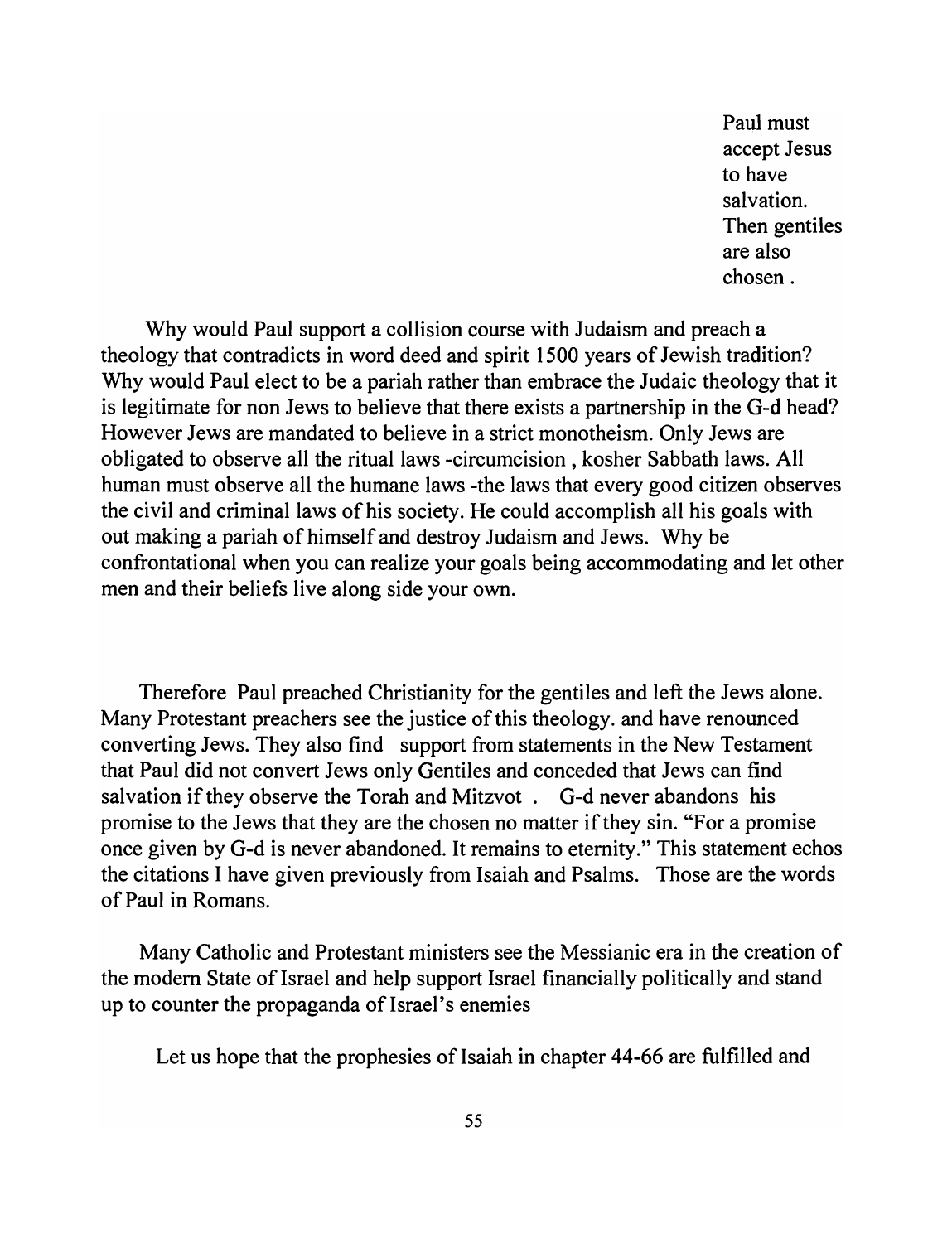Torah will go forth from Zion and all men will help strengthen the building of Zion and Jerusalem and help Jews return to the promised land. In that way all men will be chosen and the prayers of all men will be heard. This is what Isaiah and King Solomon before him proclaimed that G-d will listen to the prayers of all men and Zion will be a place of worship for all men. Let us pray that the prophesy of Isaiah chapter 2 verse 4 and Micha chapter 4 Verse 3 be realized that no nation will lift up a sword against another nation -no nation will learn the art of war -no nation will train and prepare for war and spend billions or trillions preparing for war; rather the swords and all instruments of war will be recycled into plows to enable man to use his/her wisdom to better himself and their children rather than destroy other men. Men will use all their wisdom and scientific knowledge to eliminate hunger control the weather prevent hurricanes earthquakes and sunamas floods volcano eruptions environmental warming eliminate hunger cancer aids and all venereal and other contagious diseases. Men will find alternate sources of fuel and energy.

The Chofetz Chaim who died at 95 in 1933 wrote that we are living in the Messianic era. The scientific knowledge of men has exploded a trillion times what it was a century or two earlier. Why did G-d grace and bless men with such a knowledge? The answer is in order to enable men to accomplish the above mentioned goals. In that manner when all men will possess all their needs there will not exist any rational to go to war. This is the meaning in the prophesies that the world will change that g-d will endow men with wisdom. Then the Messiah will adjudicate all disputes between nations and all internal disputes and rebellions. There will not exist a corrupt United Nations; only the Messiah's authority will be universally recognized. See Isaiah in Chapter 65 verse 17 as well as Jeremiah chapter 31 verse 30.31,32,33 stated the following:" For God has sworn that the world would never be destroyed; So too, the Jews and those Gentiles who help the Jews rebuild the land of Israel will never be destroyed. They will survive for ever." Jeremiah 31 verse 35.. "God has created a new nature that will imbue all mankind ,who will practice justice and mercy." Isaiah 65verse 17; 66verse 22; Jeremiah chapter 31 verses 30-33. Even wild animals -a lion and a sheep will dwell together Isaiah 65 verse 25." All men will seek to do good and despise evil and all mankind on their own will by second nature have a new perspective of values that will usher in the Messianic era. "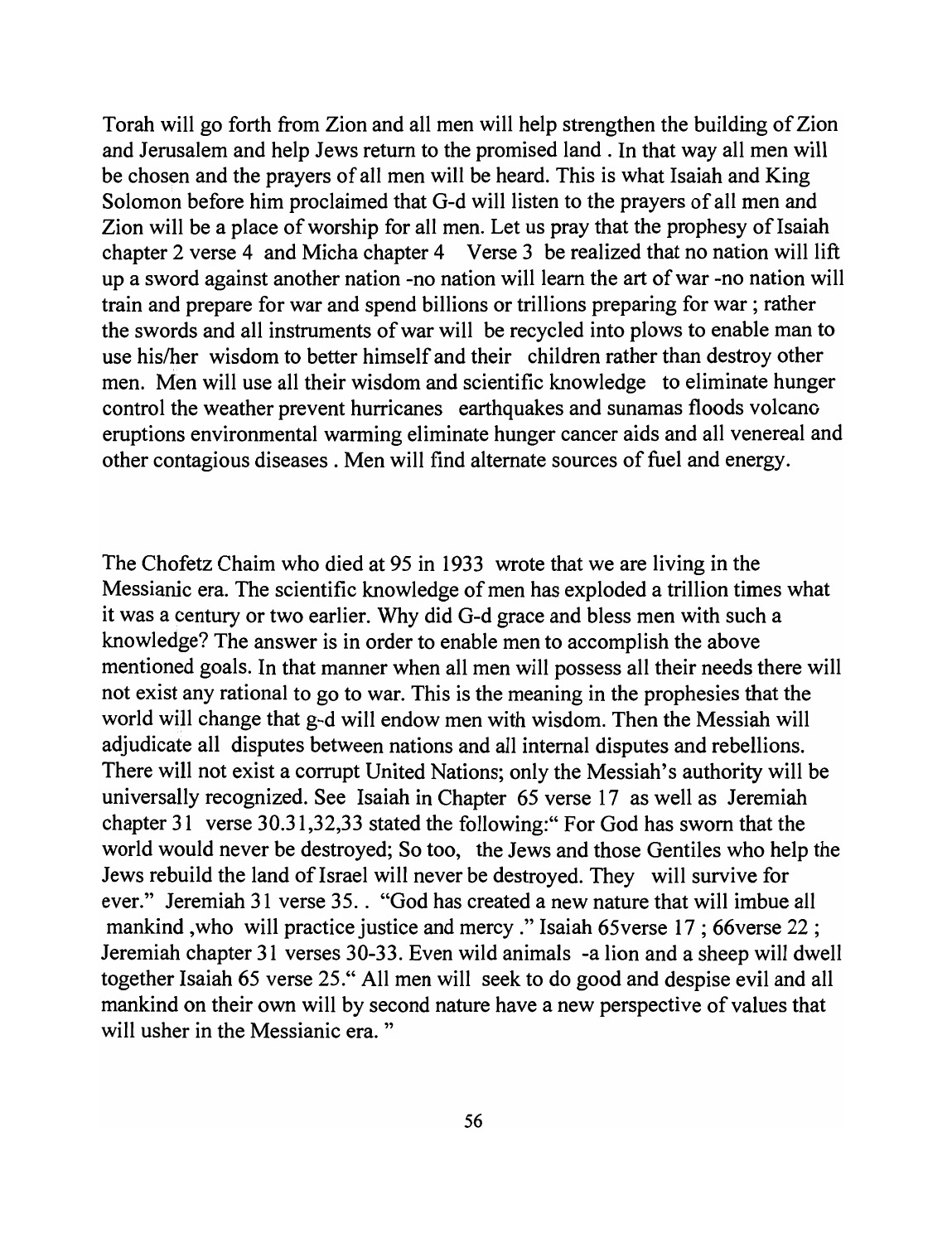"And in that day God will be ONE and his name will be One. Zechria 14 verse 9 All men on their own with out outside coercion will recognize the true faith. Zechriah 14 verse 16,17,18. In that era all Jews will be gathered to Zion and Jerusalem and the gentiles will assist the in gathering of the Jews. Micha 4 verse 1,2,3 Isaiah chapter 2 verse 2,3,4 chapter 65 and 66 verse 20-24. For the Jews must return and rebuild Zion and Jerusalem in order for the Messianic era to be ushered in. "For Jews will populate all the streets of Jerusalem and children will play in the streets" .Zecharia 8 verse 4 And the Gentiles from all over the world will assist and urge all Jews to immigrate and settle in Israel " Zechria 8 verses 20- 23 he ga This era will follow the wars of Gog and Mogug prophesied by Ezekiel chapter 38. Many Evangicals and millions of other Christians and Moslems -who have accepted Israel like Turkey Egypt and Jordan -in the last 60 years since Israel has been resurrected have donated millions of dollars to assist financially politically and have countered the negative propaganda and have assisted in the rebuilding of Israel and the ingathering of Jews from the four comers of the globe. They are the Chsidei Umos hoolem the pious of the nations who will merit heaven and eternal life. They will be resurrected and will never die.

It is my opinion that these wars have occurred -the First and Second world wars the murder of the six million Jews in the holocaust; the creation of the State of Israel and the four wars against the Arabs that resulted in a greater Israel and the conquest of the entire land of historical Israel. I believe that it is forbidden to surrender any part of historical Israel because it will delay the coming of the Messianic era. This concern is in addition that it is suicide for Israel to establish a Palestinian State that will always plot to destroy Israel, All Palestinians Arabs must be sent to Jordan that occupies 80% of the original Palestine that Great Britain was given a mandate by the League of Nations to establish a Jewish homeland. Instead in 1920 Great Britain carved our 80% of the territory and established an Arab country -Jordan., Let all the Palestinians in Gaza Yehuda and Shomron go there. We will then have an exchange of populations as India and Pakistan accomplished in 1947 when the Indian sub continent was divided between India and Pakistan. All Germans living in Poland Czechoslovakia and Russia moved to Germany following the Second World War because they were a hostile element and gave the Germans a pretext to invade these countries. So too, all Palestinians must be exchanged and moved out of every part of Israel. Only then will God be one and his Name will be One. For one of God's Names is Sholom Peace. Man must behave politically in a manner that will encourage peace -to move and exchange all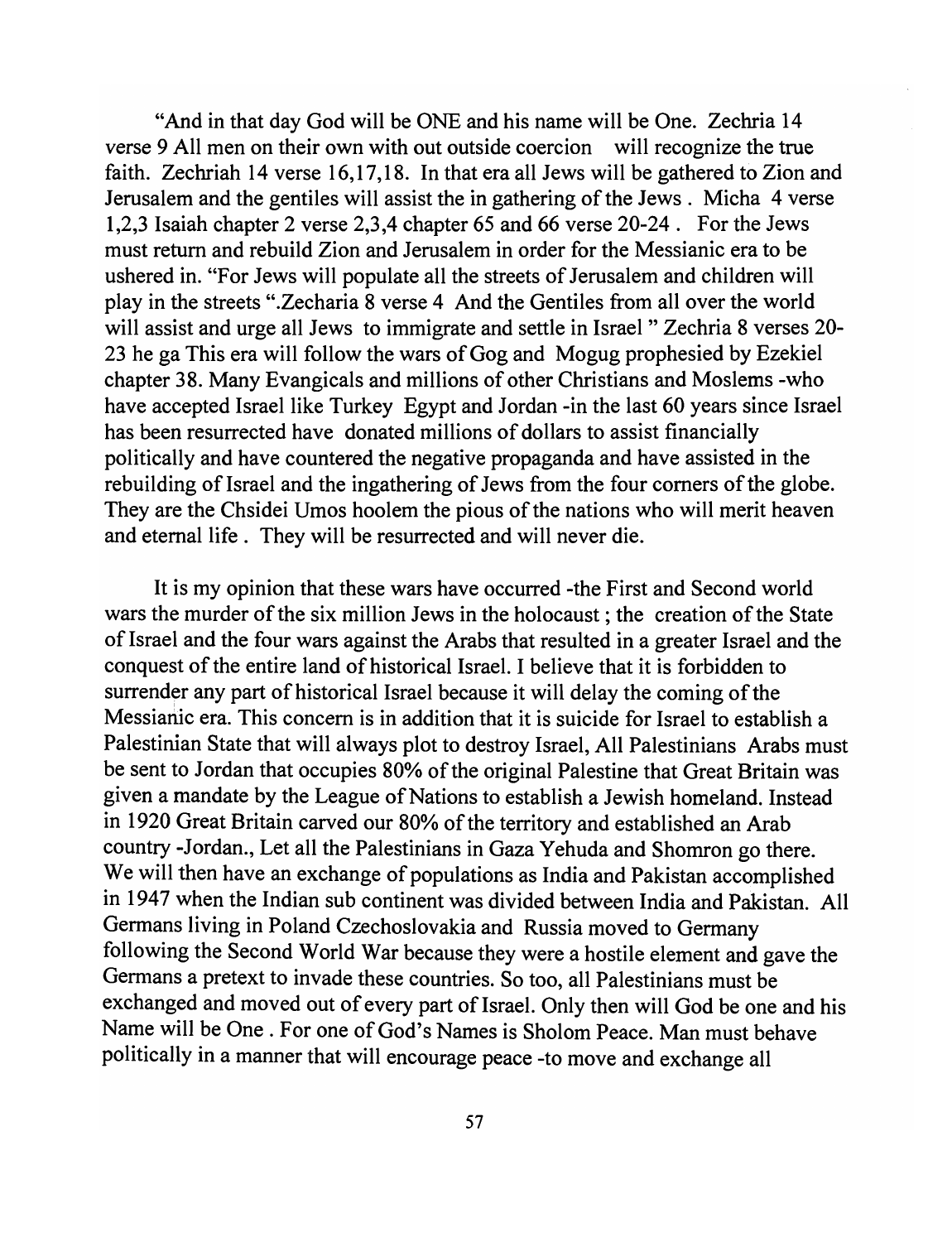Palestinians out of Israel to Jordan and all other Arab countries and then God will give mankind Sholom -Peace.

Chapter 23

## Judaism for Jews other Religions for non Jews allegiance to the law of one's residence state and federal for everyone

Supersession and Replacement Theology

Judaism believes in an absolute unity of G-d . There exists no compartmentalizing of any functions. There certainly do not exist separate and distinct Deities each one having a separate role distinct from other Deities having an other role. It may appear to mortal man that God is a Creator and He symbolizes the Laws of science and nature called Teva in Hebrew. God therfore is perceived as the wielder of immeasurable Power. God is also perceived as All Merciful and Compassionate. God is also perceived as All Wise. He is also perceived as the First Cause and the Creator of Time and Space. Ge is perceived as Infinite having no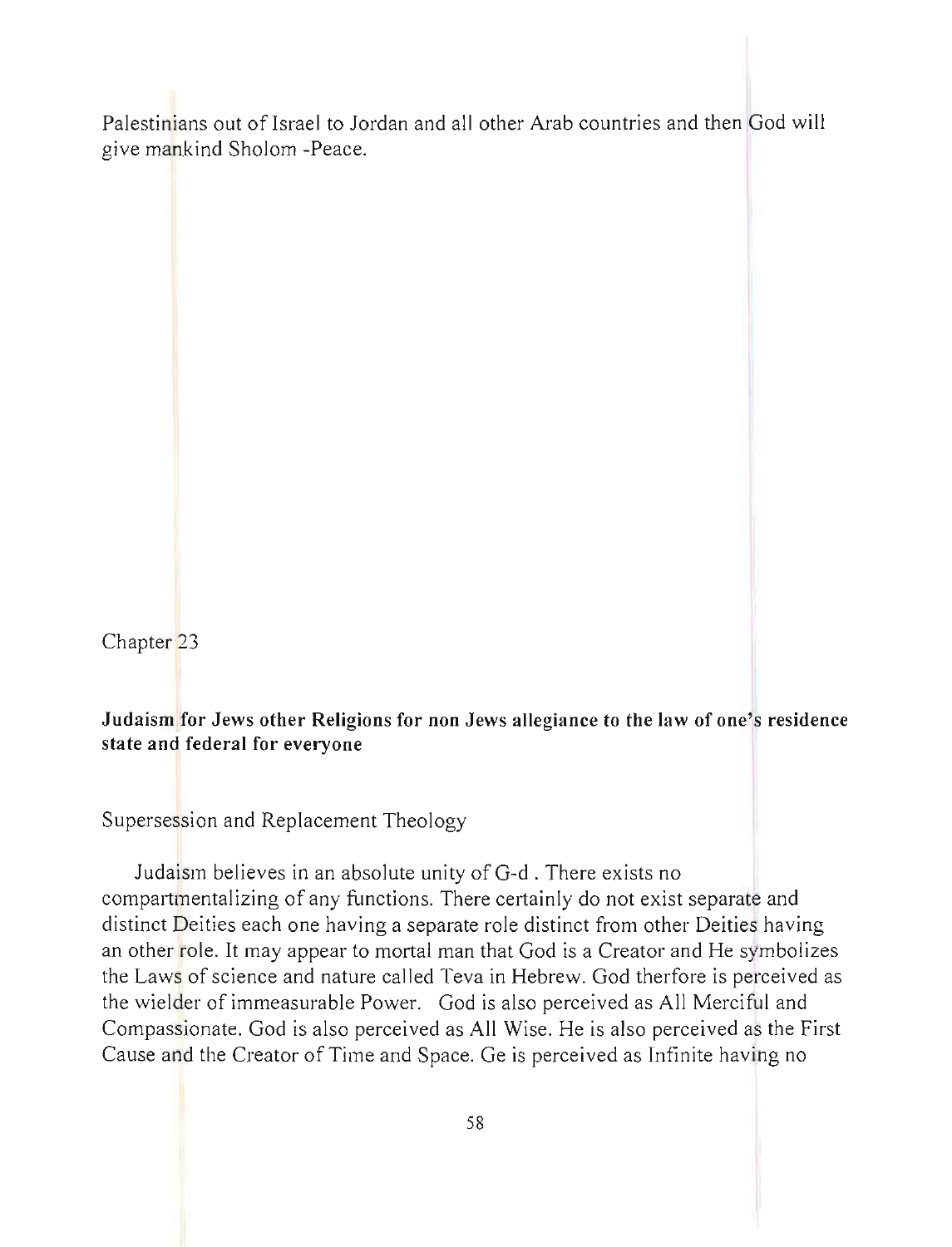beginning and no end . However all these perceptions are what man perceives from man's mortal experience. They all are subjective. at Mt. Sinai God revealed himse3lf to millions of Jews and non Jews and confirmed that all these subjective perceptions are not mere figment of the imaginations and tricks played by the mind. These perceptions are accurate ; but no more than perceptions; they are not the real essence of G-d. All the names of G-d revealed in the Bible are no more than a reflection of the perception of the beholder. The real name of God will not be known until the end of days when the name of God will be One. At that time all mankind will receive another nature. Man's psyche will change nature will change and man will be able to be more receptive to G-d's Real Essence. If a Jew believes in an other religion that compartmentalizes God's functions that Jew breaches the Covenant and forfeits his/her portion to eternity and salvation.

G-d confirmed these facts to the millions of Jews and non Jews present at Mt. Sinai 3400 years ago. This was the religion of Abraham Isaac and Jacob and their descendants. Sinai was a confirmation of all these facts. However the rest of mankind who were not present at Mt. Sinai and do not possess this tradition about the fact that G-d can not be compartmentalized can not be held accountable and do not lose their salvation even if they believe in a religion that does in fact compartmentalizes God. Therefore Judaism has no quarrel with non Jews who believe in the Compartmentalizing of God's functions. As long as a non Jew observes the Seven Nohadite Principles that are incorporated in all of societies civil and criminal Laws then non Jew will have salvation. A Jew must observe the laws of his state and country in addition to observing all the ritual Laws of the Torah.

WHAT APPLIES TO EVERY OTHER NON Jew applies to Christianity. The problem arouse when Christians claimed that they replaced Judaism and the Jews. That only one who pledges his faith in Christianity and believes that God must be compartmentalized and only individuals who profess the Christian formula for Compartmentalizing God will find salvation. Anyone else who believes differently will bum in hell to infinity. that includes the Jew.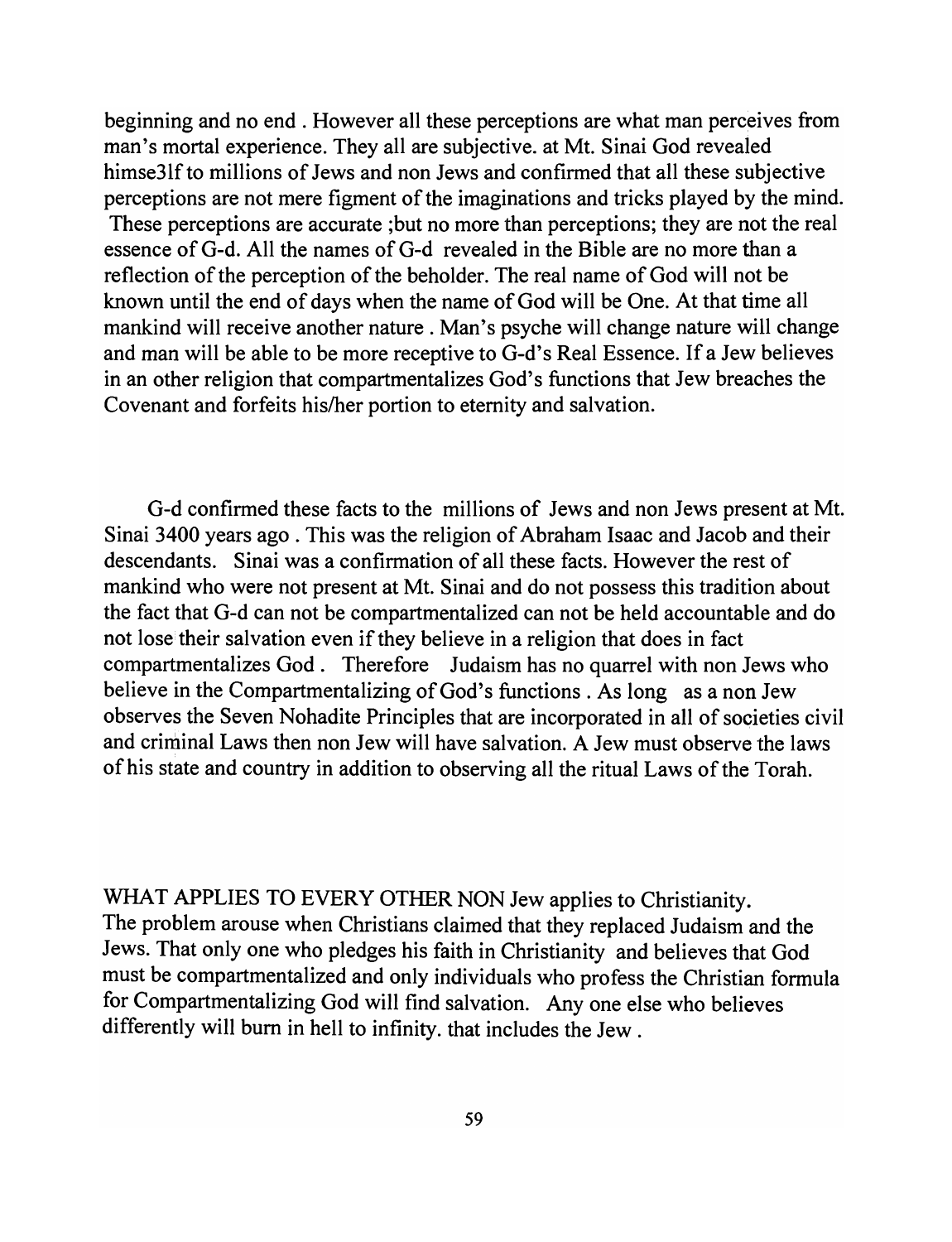The editors of the New TESTAMENT WHO WERE COMMISSIONED BY THE Pope to get the New TESTAMENT WRITINGS IN LINE WITH THE LATEST THEOLOGY, postulated that their latest version of compartmentalized theology replaced the Non Compartmentalized theology of the Jews and Judaism. They were silent regarding the fact that their new version of compartmentalized theology replaced all the other existing versions of compartmentalized theology. They were silent that Jesus the latest partner to God replaces Buddah of the Buddhists and Khrisma son or alter ego of the Hindu god Vishna and Jesus replaces the Greek or Roman gods Dionosis and Athena. All of them like Jesus were man gods . All of them were born from married virgins whose mother was impregnated by the father god or by a combination of the father and son god who was still in heaven before being born. Since all these mystery religions subscribe to the theology that  $1+1+1=1$  rather than 3; then it stands to reason that the sons as well as the father gods impregnated the virgin mother in all the mystery religions. Never mind that all of them claim an immaculate conception. The end result was that a human mortal man -the man god is born as the result of the association and physical or spiritual contact from the father or father and son god with the virgin. Obviously, such an act would pose problems with one of the Ten

Commandments. All the mothers in all the mystery religions are married women.

## FURTHERMORE WHY WAS IT NECESSARY TO GET ANY VIRGIN PREGNANT? WHY COULD NOT THE GOD HIMSELF APPEAR IN HUMAN FORM WITH OUT ANY BIRTH?

ALL INSTANCES IN THE ENTIRE BIBLE THAT GOD REVEALS HIMSELF TO MAN THERE DOES NOT EXIST THE COMPLEX OPERATION THAT GOD FIRST HAS TO BE BORN. GOD PRE DATES TIME. IF GOD IS FIRST BORN THEN SUCH A CONCEPT NEGATES THE CONCEPT THAT GOD ALWAYS EXISTED.

GOD consults with the Angels regarding creating man before He created Adam.. God himself creates man and woman God speaks to Adam and Eve God speaks to the snake regarding violation of God's command not to eat the fruit of the tree of wisdom.. After mankind is sinning God is sorry that He created man and